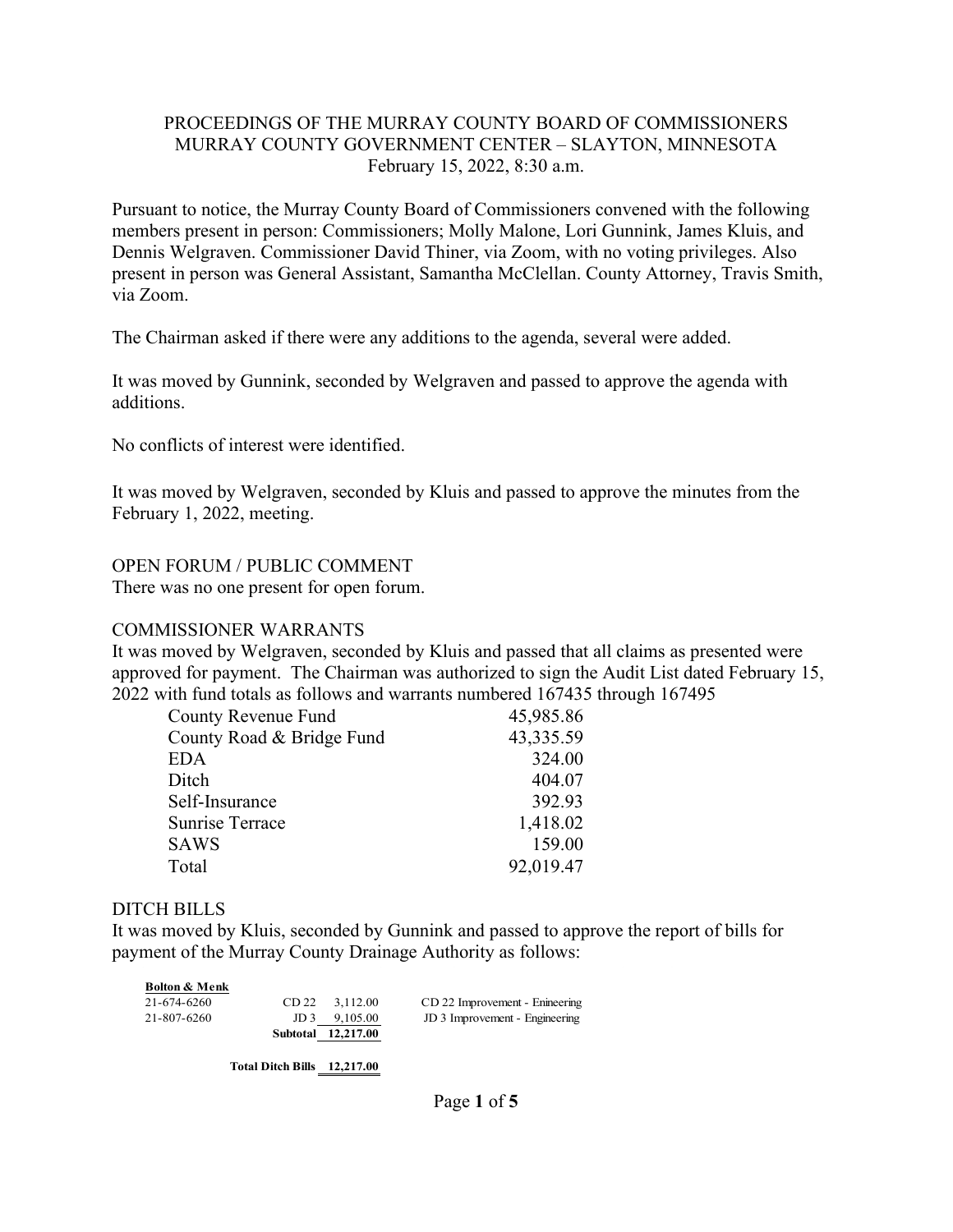## HVAC PAY AP. 9

It was moved by Gunnink, seconded by Welgraven and passed to approve HVAC Upgrade Pay Request No. 9 (Final) to Roadside Developers, Inc (d/b/a/ Bisbee Plumbing & Heating) for \$60,331.21.

## SUBORDINATION REQUEST

It was moved by Gunnink, seconded by Welgraven and passed to approve a subordination agreement for Murray County Tax Parcel ID# 04-004-0030 and #03-029-0031 for Murray County Septic Liens (Recorded Document #251730 and #245082), further moving to authorize the Auditor-Treasurer to sign the agreement on behalf of the County.

#### RESOLUTION FOR 2022 HELP AMERICA VOTE ACT (HAVA) GRANT PROGRAM Commissioner Gunnink presented the following resolution and moved for its adoption. Resolution 2022-02-15-01 A Resolution Approving Application to the

# 2022 Help America Vote Act (HAVA) Grant Program

WHEREAS, during its 2021 1st Special Session, the Minnesota Legislature, via Chapter 12, Article 1, Sec. 41, directed the distribution of \$3 million from federal Help America Vote Act (HAVA) appropriations as grants to political subdivisions, and

WHEREAS, per statute, these funds must be used to improve accessibility to, implement security improvements for elections systems for, and/or fund other activities to improve the security of, federal elections. Regularly scheduled state elections in Minnesota are also federal elections, and

WHEREAS, Murray County is eligible for a maximum grant of \$21,837.09 and has identified eligible expenses estimated at \$10,810.

NOW THEREFORE BE IT RESOLVED, that the Murray County Board of Commissioners approves application to the 2022 Help America Vote Act (HAVA) Grant Program.

BE IT FURTHER RESOLVED, that Heidi E. Winter, Murray County Auditor-Treasurer and Jason Lohrenz, County IT Director are authorized to sign the grant application on behalf of Murray County.

The forgoing resolution was second by Commissioner Welgraven and there upon being put to a vote all members of the Board voted for its adoption.

# 2021 LICENSE CENTER UPDATE

License Center Supervisor, Dawn Butler, gave a yearend review of 2021, and provided a License Center Update.

# PORTABLE RADIO'S

It was moved by Kluis, seconded by Welgraven and passed to approve purchasing 3 new Motorola APX 6000 radios from West Central Communications for the date contract price of \$4,295.00, with a total purchase price of \$12,885.00.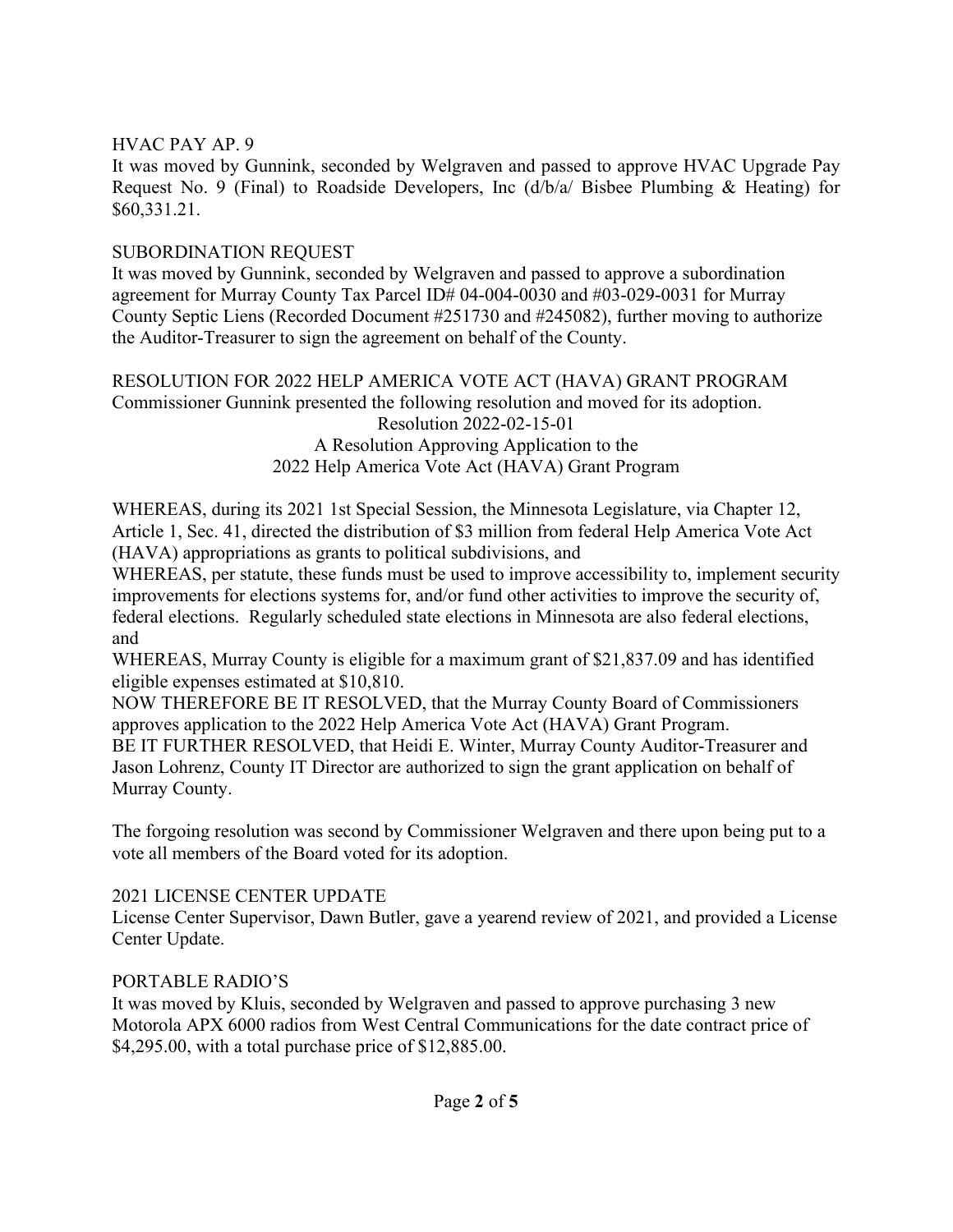## SAWS BOARD

Commission Gunnink relayed a message from the Shetek Area Water and Sewer Commission. They wanted to thank the Commissioners for loaning them the \$250,000 during the flooding. They repaid the loan with FEMA reimbursement, and really appreciated the help.

## COMMITTEE UPDATES FOR PERIOD OF JANUARY 23 – FEBRUARY 5, 2022

Lori Gunnink: The Historical Society is doing a trivia night, March  $5<sup>th</sup>$ , at the Hadley Community Center. To get on a team call or email the Museum. Commissioner Gunnink also reported the following from Minnesota River Basin (Area 2)/Redwood-Cottonwood Rivers Control Area: Holly 9 Sediment Pond, Murray County Design work is completed for this small basin which qualifies for funding through the Plum Creek Clean Water Fund grant. The structure is located just upstream of a larger dam and the intent is to create a small ponding area to remove sediment before it flows into the dam pond. Holly 10 Small Dam, Murray County Design work is underway on this dam located just off Plum Creek. The site appears to have good storage capacity. Funding will likely be available through the Plum Creek Clean Water Fund Grant.

Molly Malone: Casey Jones Trail is working with legislators to try to get funding for the trail from Westbrook towards Slayton.

Dennis Welgraven: The Energy Board talked about the carbon pipeline. This will not affect Murray County; and they don't foresee it affecting Murray County in the future.

## SWENSON COUNTY PARK CAMPGROUND EXPANSION

It was moved by Gunnink, seconded by Welgraven and passed to approve the Swenson County Park Campground Expansion Project on Current Lake as recommended by the Murray Parks Advisory Commission, and to authorize County Board Chair Malone to sign the Conditional Use Permit Application for the project, and further, to waive the conditional use permit application fee.

#### EXTENSION ADMINISTRATIVE ASSISTANT OR EXTENSION COUNTY SUPPORT **STAFF**

It was moved by Welgraven, seconded by Gunnink and passed to approve the updated Extension job description, and getting the job description repointed by David Brown & Associates.

# COUNTY DITCH 22 IMPROVEMENT – CONSTRUCTION BID AWARD

It was moved by Malone, seconded by Gunnink and passed to approve the Office Memorandum from John C. Kolb, Regarding CD 22 Improvement Award of Contract, be made available to the public.

Heidi Winter reviewed the bid information from the February 1, 2022 meeting and outlined the following:

• Three bids were received and verified by Bolton & Menk. They recommended awarding the contract to the apparent low bidder, Noomen Excavating, LLC for \$377,521.52. A motion was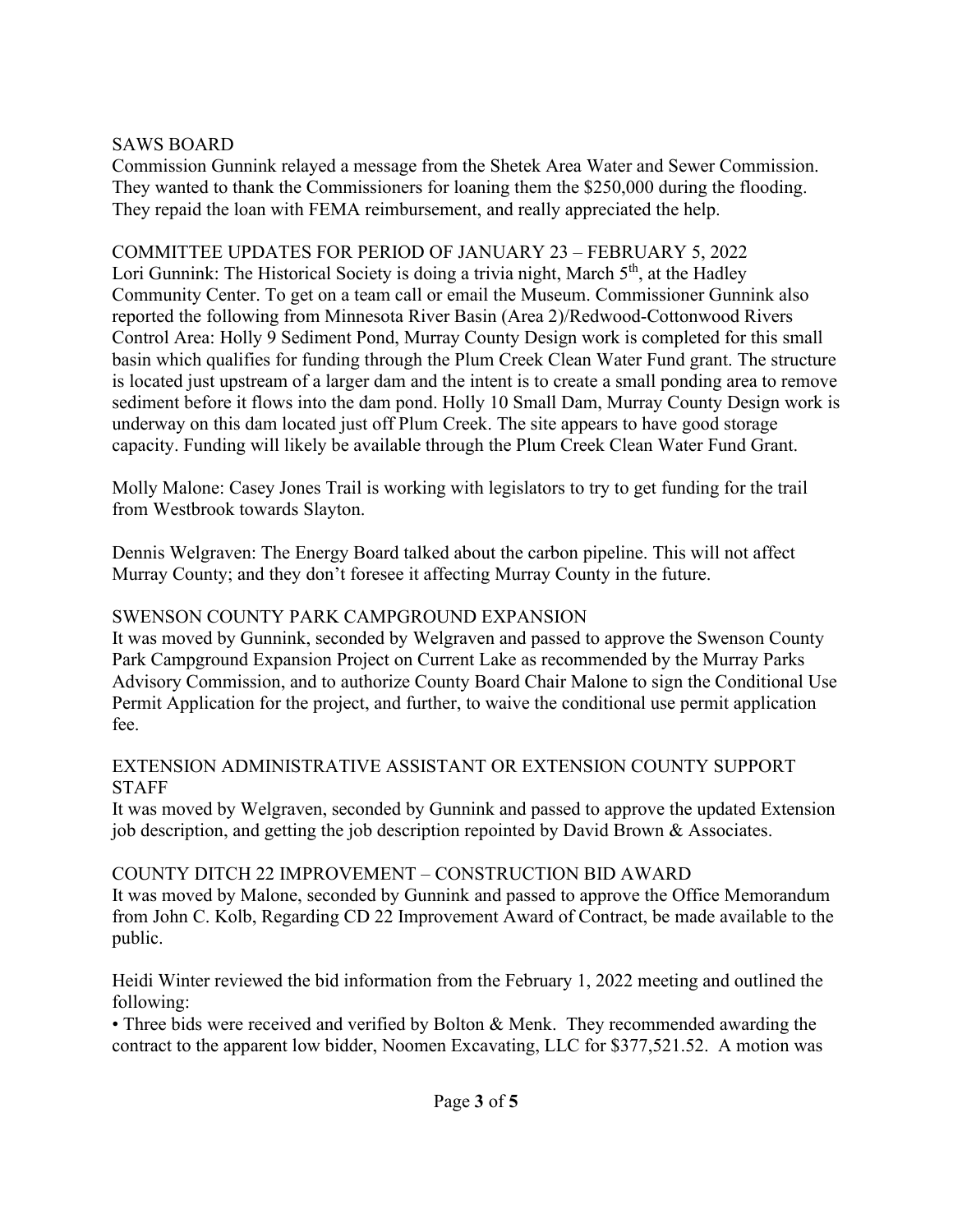made and seconded (on 2-1-2022) to award to the low bidder but the motion failed. The Board did not reject the bids.

• On 2/7/2022 the Board received a letter from Dean Zimmerli, attorney for the Meyer Family, reminding the Board of its duty under the law to award the contract or the Meyers would seek a court order compelling the Drainage Authority Board to do so.

• On 2/09/2022 the Board received a memo from John Kolb, attorney for the Drainage Authority, outlining the court order establishing the project and reminding the Board of its responsibilities under the law. He recommended they award the contract to the low bidder or articulate a reasonable basis for the rejecting the low bid.

• On 2/14/2022 the Board received a letter from Lyle Noomen, Noomen Excavating, LLC indicating that he is comfortable with the bid he submitted and assured the Board that the dollar amounts he included are adequate.

County Attorney Travis Smith added that for the motion to be brought back, the motion should be made by someone on the prevailing side of the vote from 2/1/2022 (someone who voted against moving ahead).

Commissioner Welgraven asked who pays for the damages if the new tile is not able to take on the water in a large rain event and crops are flooded out. Attorney Smith reminded the Board that it has a professional engineers report that shows this will not happen, but in the event it would it would be reasonable to rely on that information, but that potential situation is far enough in the future that it is not relevant to the action the Board needs to take today. Attorney John Kolb joined the meeting and addressed the question about liability for damages. There is always a risk that a system will not work the way it was engineered. In the case of this improvement the Board specifically asked the Engineer to address the issue of damages as a result of the improvement. The engineer reported that any adverse effect would come back on the petitioners and not other landowners on the system. If in the event that damages occur in the future there is a mechanism under the law that parties can make a claim of the damages. If the damages are a direct result of the improvement, they can be awarded as part of the improvement cost, which would go back to the improvement beneficiaries.

Commissioner Kluis asked who pays for sediment removal in other parts of the drainage system as a result of the improvement. Kolb indicated that the removal of sediment is typically a maintenance cost which is a cost to the entire system. If the sediment removal is directly related to the improvement, those costs can be awarded as damages to the improvement; however, the engineer was not overly concerned about sediment removal with the project.

Commissioner Malone asked if the other drainage systems in the county would be put into jeopardy if Drainage Authority went against the judge's order in this case. Kolb did not feel it would have a significant impact on the other systems, but felt it could have a very significant impact on the County Ditch 22 system and landowners.